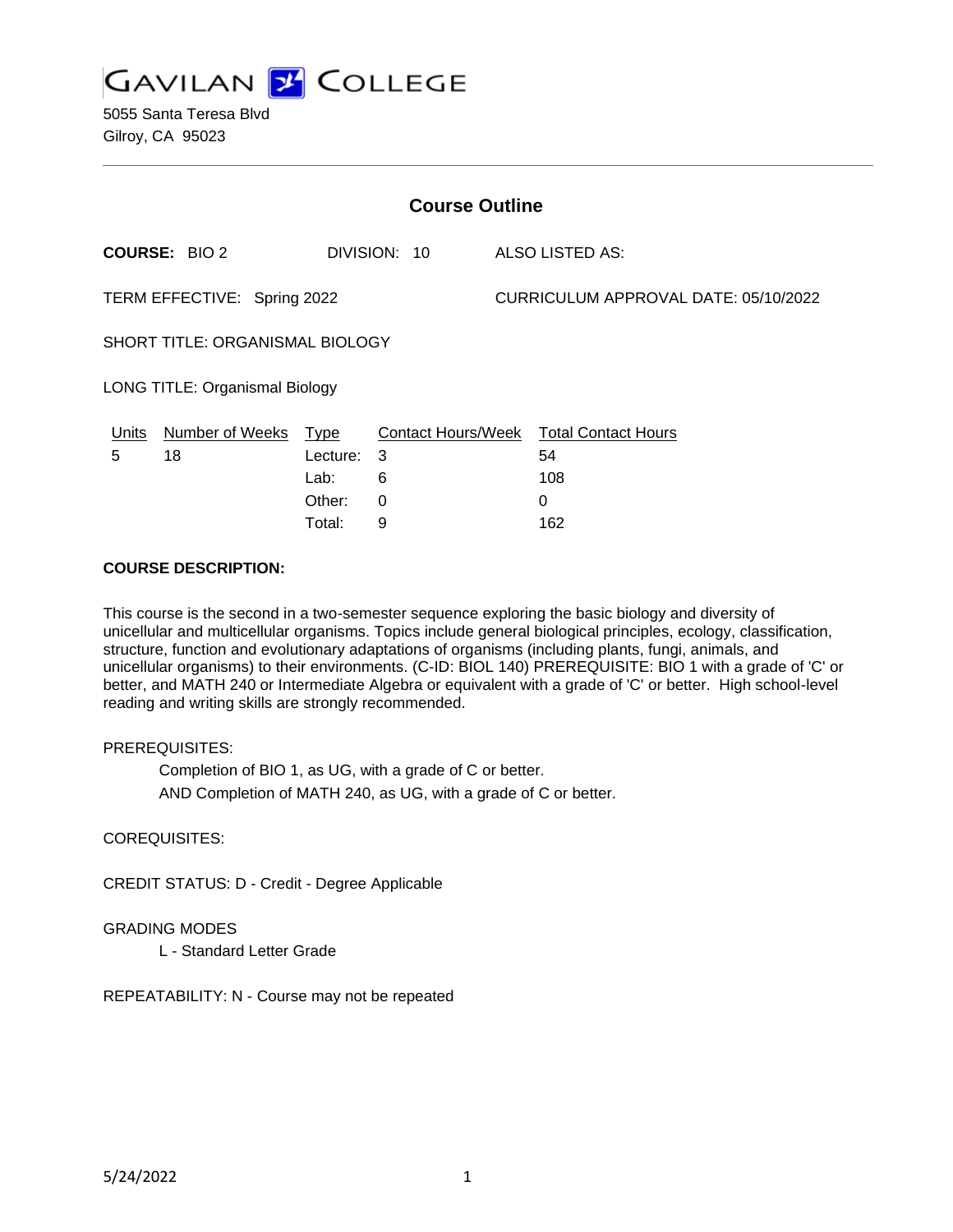SCHEDULE TYPES:

- 02 Lecture and/or discussion
- 03 Lecture/Laboratory
- 04 Laboratory/Studio/Activity
- 04B Laboratory LEH 0.75
- 05 Hybrid
- 71 Dist. Ed Internet Simultaneous
- 72 Dist. Ed Internet Delayed
- 73 Dist. Ed Internet Delayed LAB
- 73B Dist. Ed Internet LAB-LEH 0.75

# **STUDENT LEARNING OUTCOMES:**

By the end of this course, a student should:

1. Apply the processes of scientific inquiry, phylogenetic analysis, and experimental design to the diversity of organisms.

2. Describe the molecular and structural unity of life, explain how the diversity of living things is generated and perpetuated, and exemplify this diversity among and within life?s three domains.

3. Demonstrate the fundamental processes underlying adaptive evolution, speciation and extinction, population growth and regulation, species coexistence, and maintenance of biodiversity.

4. Demonstrate the ability to design and execute collection, evaluation and interpretation of scientific data.

5. Address scientific questions using quantitative approaches and critical reasoning, including developing hypotheses, analyzing data, and interpreting results.

6. Demonstrate scientific literacy and skill in communication of evolutionary and ecological concepts, data, and interpretation using multiple formats appropriate for target audiences, including non-scientists.

7. Critically evaluate scientific information from a variety of sources.

### **COURSE OBJECTIVES:**

By the end of this course, a student should:

- 1. Describe various organismic classifications and their phylogenetic relationships.
- 2. Explain the process of Darwinian evolution, including the origins of Darwinian evolution.
- 3. Discuss evolutionary theory, including mechanisms of diversification of life and evidence for evolution.
- 4. Describe the factors that influence population genetics and how they relate to evolution of populations.

5. List and describe the signs of evolution including biogeography, the fossil record, comparative anatomy, comparative embryology, and molecular biology.

6. Explain the physiology of plants and animals and how homeostasis is maintained.

- 7. List and describe the major factors that influence macroevolution.
- 8. Explain how prezygotic and postzygotic reproductive barriers influence speciation.
- 9. Evaluate the relationships of organisms to each other and their environments.
- 10. Explain the major concepts of population dynamics.
- 11. Describe the concepts in community ecology.

12. Evaluate the adaptive nature of organismal systems to various environments and understand the ecological role of several taxa.

- 13. Describe the body systems, anatomy and functional physiology of several taxa.
- 14. Explain how protozoan, fungi, plants and animal life originated and evolved.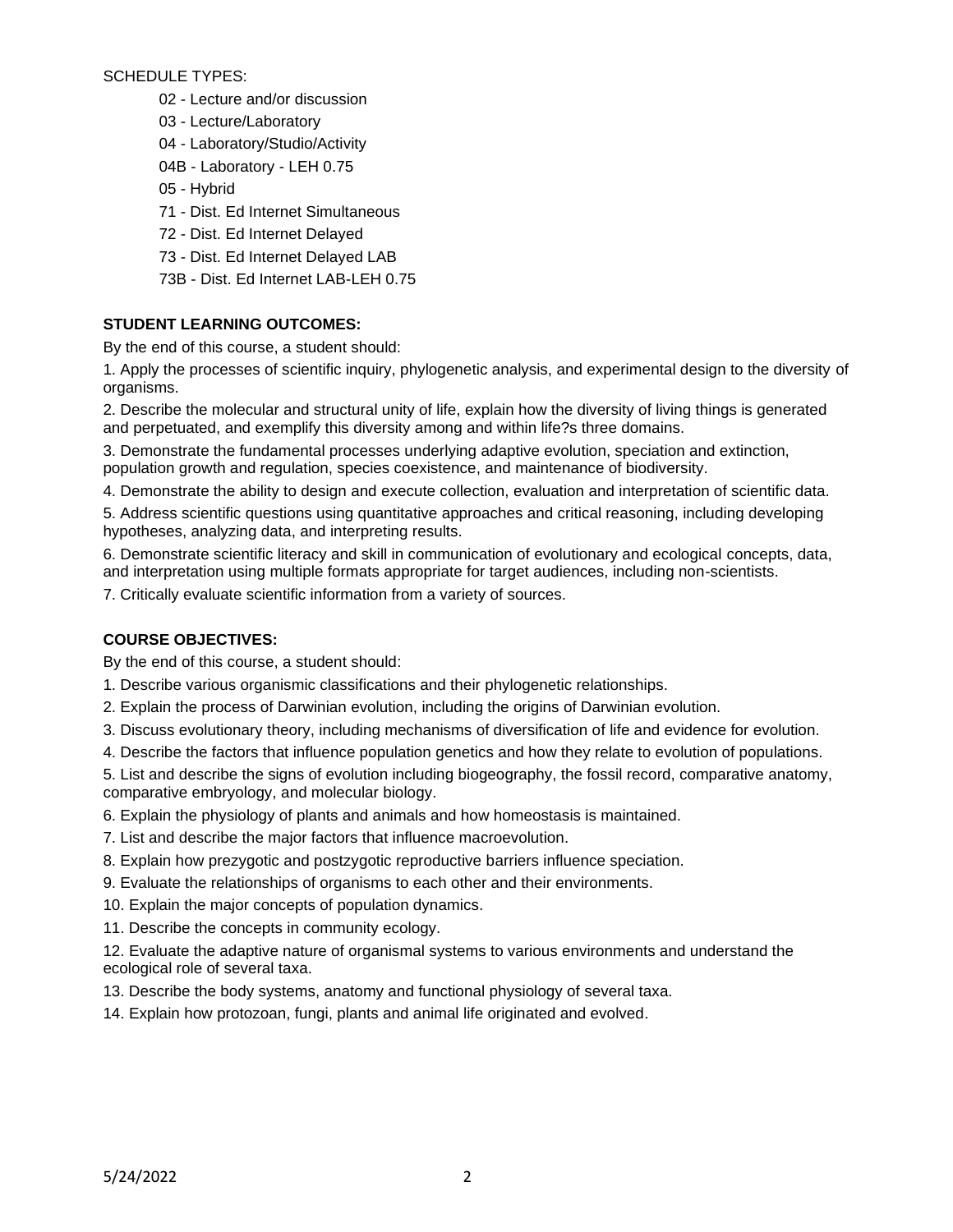### **CONTENT, STUDENT PERFORMANCE OBJECTIVES, OUT-OF-CLASS ASSIGNMENTS**

#### Curriculum Approval Date: 05/10/2022

# **LECTURE CONTENT:**

Major Topics

- 1. Evolutionary theory, including mechanisms of diversification of life and evidence for evolution
- 2. Phylogeny of life on earth (including plants, fungi, animals, and unicellular organisms)
- 3. Anatomy, physiology, organismal life cycles and development of living organisms
- 4. Interaction of organisms with the environment
- 5. Scientific method and inquiry
- 6. Current taxonomic organization
- 7. Basic ecological principles
- 8. Characteristics of major marine and terrestrial ecosystems
- 9. Restoration ecology
- 10. Population genetics
- 11. Microevolution and macroevolution
- 1.5 LEC HOURS

Scientific method and inquiry

Lecture Objectives:

- 1. Discuss the scientific method.
- 2. Describe the properties of life.
- 3. Discuss the impact of humans on the environment.
- 4. Describe the attributes of living things.
- 5. Define and discuss basic principles of organic and biochemistry.

6. List and describe the organic and inorganic molecules found in life, including proteins, carbohydrates, lipids, and nucleic acids.

7. Discuss the importance of acids, bases, and buffers.

3 LEC HOURS

Lecture Objectives:

- 1. Describe the origins of life, and the first organisms on earth.
- 2. Define natural selection.
- 3. Compare Darwin's concept of descent with modification to the prevailing ideas of his time.
- 4. Explain how, over time, natural selection results in organisms' adaptation to their environment.
- 5. Describe the mechanisms of evolutionary change including micro-evolutionary forces that determine patterns of genetic diversity within species (Speciation) and macro-evolution.
- 6. Use examples to show how evolution is supported by scientific evidence.
- 7. Evaluate the evidence of evolution.
- 8. Describe the Evolution of Populations
- 9. Describe Adaptive and Non-Adaptive Evolution

1.5 LEC HOURS

Lecture Objectives:

- 1. Explain cell structure and function, Define prokaryotic and eukaryotic organisms, and compare the two.
- 2. Describe the cell life cycle, interphase, mitosis, meiosis.
- 3. Describe the three general types of life cycle: zygotic, gametic, and sporic.

4. Describe how organisms maintain homeostasis: water and ion balance, gas exchange, energy and nutrient acquisition, temperature regulation.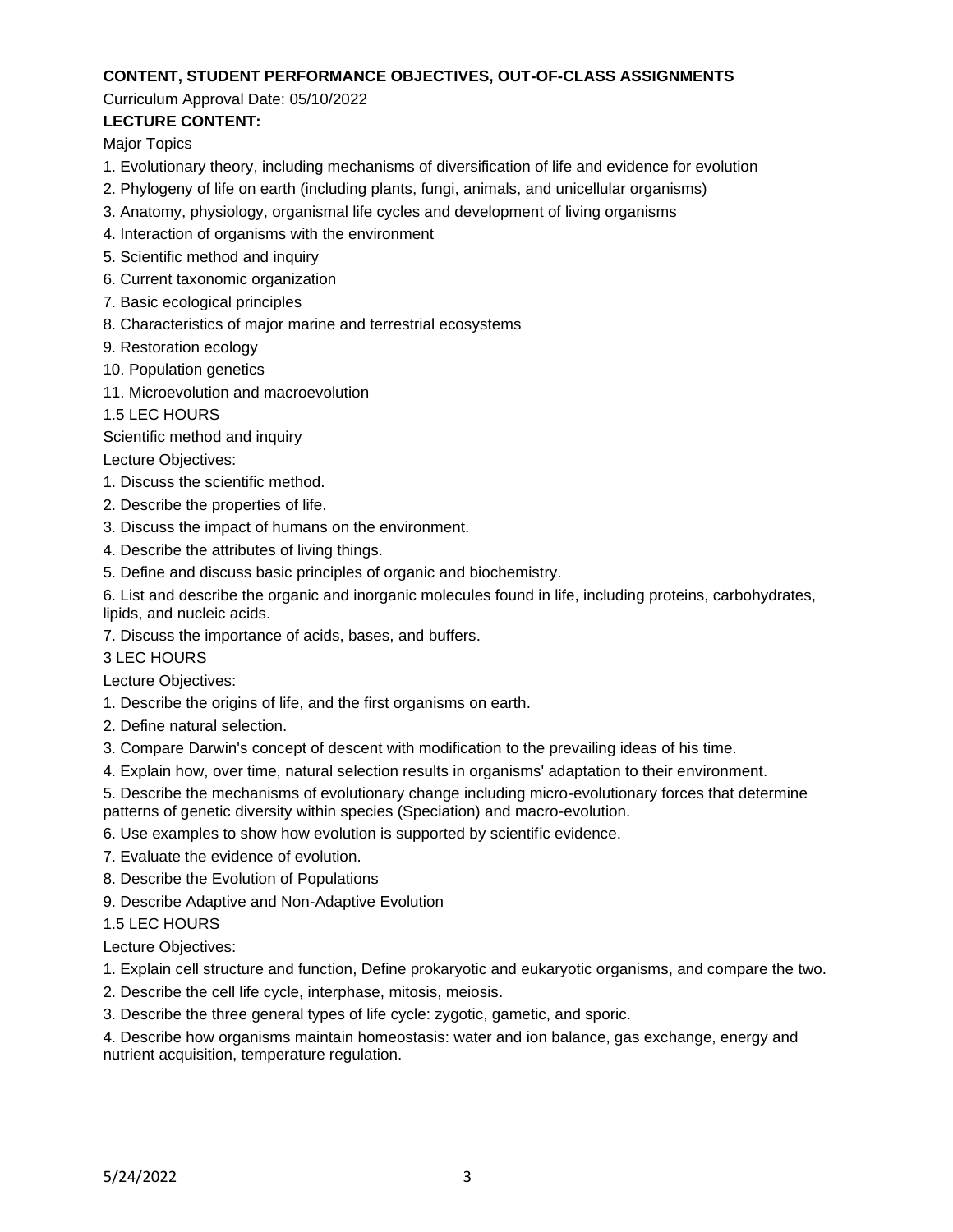Lecture Objectives:

- 1. Define systematics and taxonomy.
- 2. Define the term species.
- 3. Construct an evolutionary tree.
- 4. Describe how cladograms are used in the classification system.
- 5. List and describe the 3 Domains of life and the major Kingdoms.
- 1.5 LEC HOURS
- Lecture Objectives:
- 1. Describe the importance of plants to all life forms.
- 2. Discuss the different forms of energy and the laws or thermodynamics.
- 3. Discuss the history of the development of cell theory.
- 4. List and describe plant cell organelles.
- 5. Discuss how communication occurs between plant cells.
- 6. Describe the plant cell cycle and the phases of mitosis.
- 7. Discuss the chemical composition and functions of DNA.

1.5 LEC HOURS

Lecture Objectives:

- 1. Define the term meristem and list and identify the locations of meristematic tissue in plants.
- 2. Describe the epidermis, periderm, and secretory tissues of plants.
- 3. List and describe the basic functions and forms of roots, including the pericycle and endodermis.
- 4. List, compare and contrast the different types of specialized roots.
- 5. Describe the materials that comprise soil.
- 6. Describe the horizons of a soil profile.
- 7. Describe the process of soil development.
- 8. List and describe the different factors that contribute to a productive agricultural soil.
- 9. Discuss the movement of water within soils, and water availability.
- 10. Discuss the relationship between pH, nutrient availability, and plant growth.

2 LEC HOURS

Lecture Objectives:

1. List and describe specialized stems, including stolons, rhizomes, tibers, corms, bulbs, cladophylls, and tendrils.

2. Describe the tissues that develop from the shoot apices and the meristems from which each tissue develops.

- 3. Compare and contrast the stems of herbaceous and woody dicots with the stems of monocots.
- 4. Describe the composition and structure of wood.
- 5. Describe the structure of a typical leaf and relate the structure to the functions of a leaf.

6. Discuss the attachment, arrangement, and venation of leaves. Compare and contrast monocot and dicot leaves.

- 7. Describe simple versus compound leaves and the different types of compound leaves.
- 8. Discuss the structure and importance of stomata.

9. Discuss the changes in leaves that occur in response to changes in the environment, including abscission and pigment changes.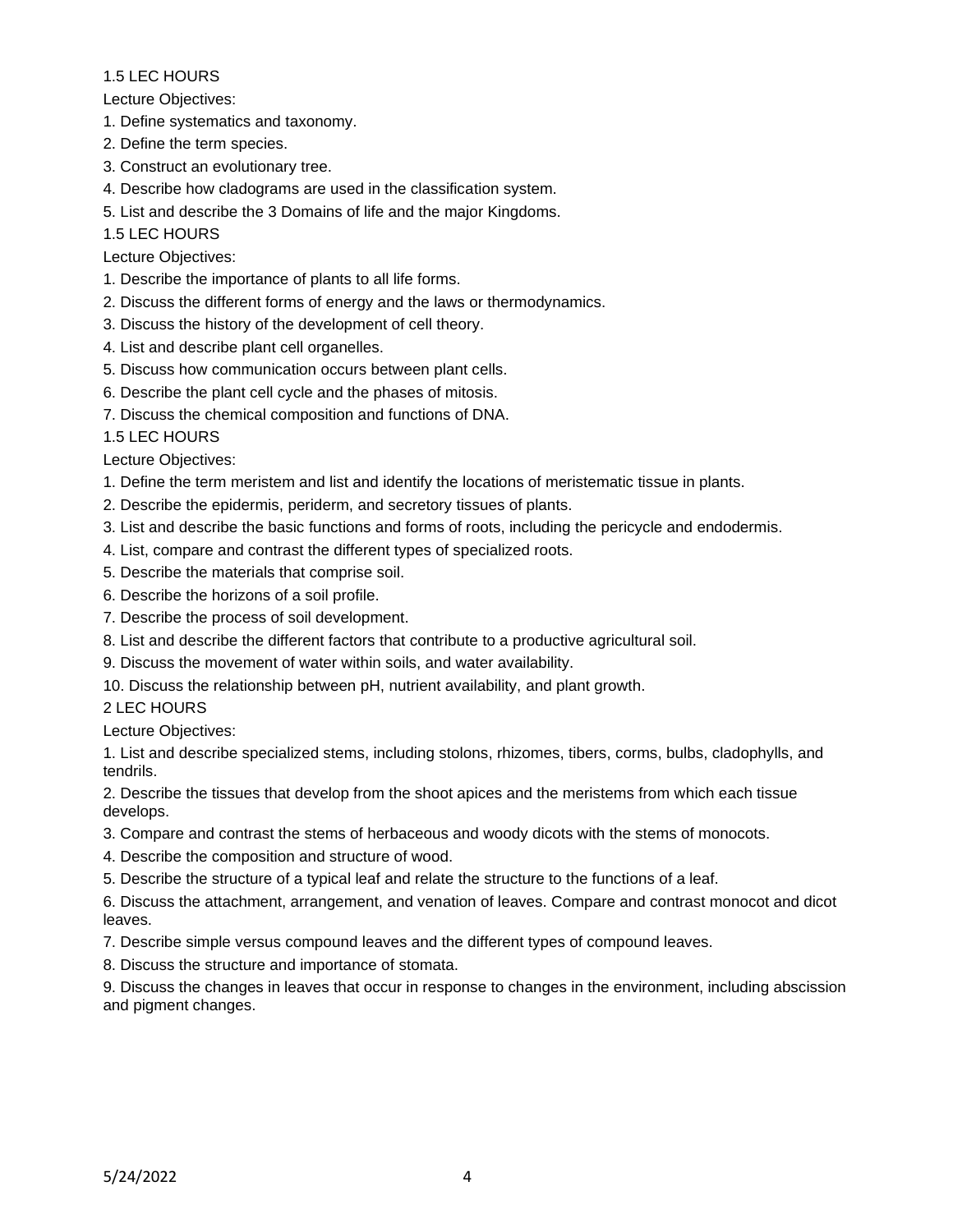# 3 LEC HOURS

Lecture Objectives:

- 1. Describe the structures of a typical flower.
- 2. Compare and contrast monocot and dicot flowers.
- 3. Define and discuss the terms annual, biennial, perennial.
- 4. Discuss the development and basic structure of fruits.
- 5. Discuss various mechanisms of seed dispersal.
- 6. Describe the structures of a seed and their functions.
- 7. Discuss the process of and the requirements for germination.
- 8. Discuss factors that affect seed viability and the length of time that various seeds may remain viable.
- 9. Define and discuss: diffusion, osmosis, turgor, imbibition, plasmolysis, active transport.

10. Discuss the cohesion-tension theory and the pressure-flow hypothesis and their relationship to the movement of water in plants.

#### 3 LEC HOURS

Lecture Objectives:

- 1. List the reactants and products for the general equations for photosynthesis and respiration.
- 2. Discuss the relationship between photosynthesis and respiration.
- 3. Discuss oxidation-reduction reactions and their roles in photosynthesis and respiration.
- 4. Compare and contrast light-dependent and light-independent reactions of photosynthesis.
- 5. List and discuss the roles of other plant pigments.
- 6. Discuss how light energy is transformed into chemical energy through the reactions of photosynthesis.
- 7. Describe the roles of the NADPH and ATP in photosynthesis.
- 8. Discuss the relationship between photosystem I and photosystem II.

9. Discuss photolysis and photophosphorylation. Compare and contrast cyclic and non-cyclic photophosphorylation.

10. Discuss how the chemiosmotic theory explains both the synthesis of ATP in photosynthesis and in oxidative phosphorylation.

- 11. Compare and contrast the C3, C4 and CAM pathways of photosynthesis.
- 12. List the major reactants, and products of glycolysis, the Krebs cycle, and respiration.
- 13. Define, compare and contrast the processes of fermentation and anaerobic respiration.

14. Define and discuss assimilation and digestion in plants.

2 LEC HOURS

Lecture Objectives:

- 1. Define the terms growth and development.
- 2. Compare and contrast hormones, enzymes, and vitamins.
- 3. Discuss the roles of auxins, gibberellins, and cytokinins in plant growth.
- 4. Discuss how plant growth hormones are used commercially.
- 5. Define and discuss senescence and apical dominance.
- 6. Discuss circadian rhythms in plants.
- 7. Describe the movements that occur in slime molds, cyanobacteria, and some protists.
- 8. Define photoperiodism, thermoperiodism.
- 9. Discuss phytochromes, cryptochromes and their roles.
- 10. Discuss dormancy, quiescence and the factors that may affect germination.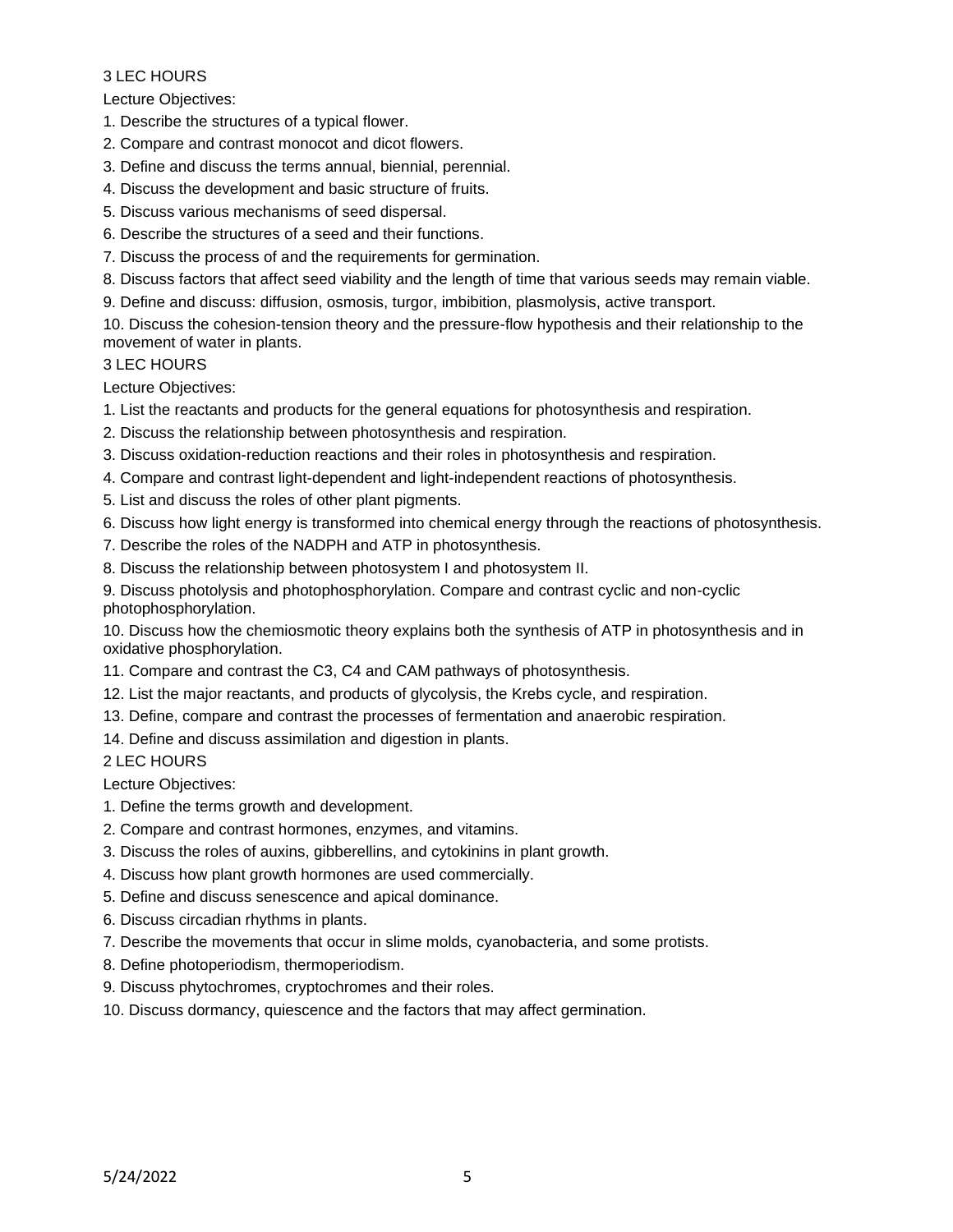# 3 LEC HOURS

Lecture Objectives:

1. List the six species of plants that provide most of the human caloric needs.

2. Describe how human selection has changed changes in plant population phenotypes.

3. Describe and discuss recombinant DNA techniques used for sexually incompatible germplasm, including gene splicing, gene synthesizing, use of plasmids, and transformation.

4. Discuss the pros and cons of the use of transgenic plants.

5. Describe techniques used in seed propagation and storage.

6. Discuss the evidence for evolution.

7. Discuss the significance of natural selection, mutation, migration and genetic drift to the process of evolution.

8. Differentiate between microevolution and macroevolution.

9. Describe how reproductive, geographic, ecological, mechanical and other types of isolation contribute to the evolution of species.

10. Discuss the reasons for the continuing controversy over evolutionary theory.

1.5 LEC HOURS

Lecture Objectives:

1. Discuss the value of scientific nomenclature, how it was developed, and how it currently used.

2. Discuss the development of the kingdom concept of classification, and the six kingdom system classification currently in common use.

3. List the different groups used in the taxonomical hierarchy.

4. Discuss the use of cladistics to establish natural relationships.

5. Discuss why it is difficult to classify prokaryotes, and list and describe criteria used to classify and identify prokaryotes.

#### 1.5 LEC HOURS

Lecture Objectives:

- 1. Discuss how bacteria are useful to humans.
- 2. Discuss how bacteria and viruses are harmful to humans.
- 3. Describe the cyanobacteria and differentiate them from the true bacteria.
- 4. Describe the kingdom archaea, and discuss roles of members of this kingdom in human existence.

1.5 LEC HOURS

Lecture Objectives:

1. Describe the major characteristics of and important members of major phyla of protists and other organisms.

1.5 LEC HOURS

Lecture Objectives:

1. List the characteristics of members of the Kingdom Fungi.

2. Distinguish the phyla and subphyla of fungi based on their cell structure, type of hypha, and type of reproduction.

3. Discuss the major phyla and subphyla and their relevance to human existence.

1.5 LEC HOURS

Lecture Objectives:

1. Compare and contrast the Plant Kingdom with other kingdoms.

2. Discuss reproduction and life cycles of liverworts, hornworts, and mosses.

4. Describe the seedless vascular plants: whisk ferns, club mosses and quillworts, horsetails and scouring rushes, and ferns.

5. Discuss the human relevance of the seedless vascular plants.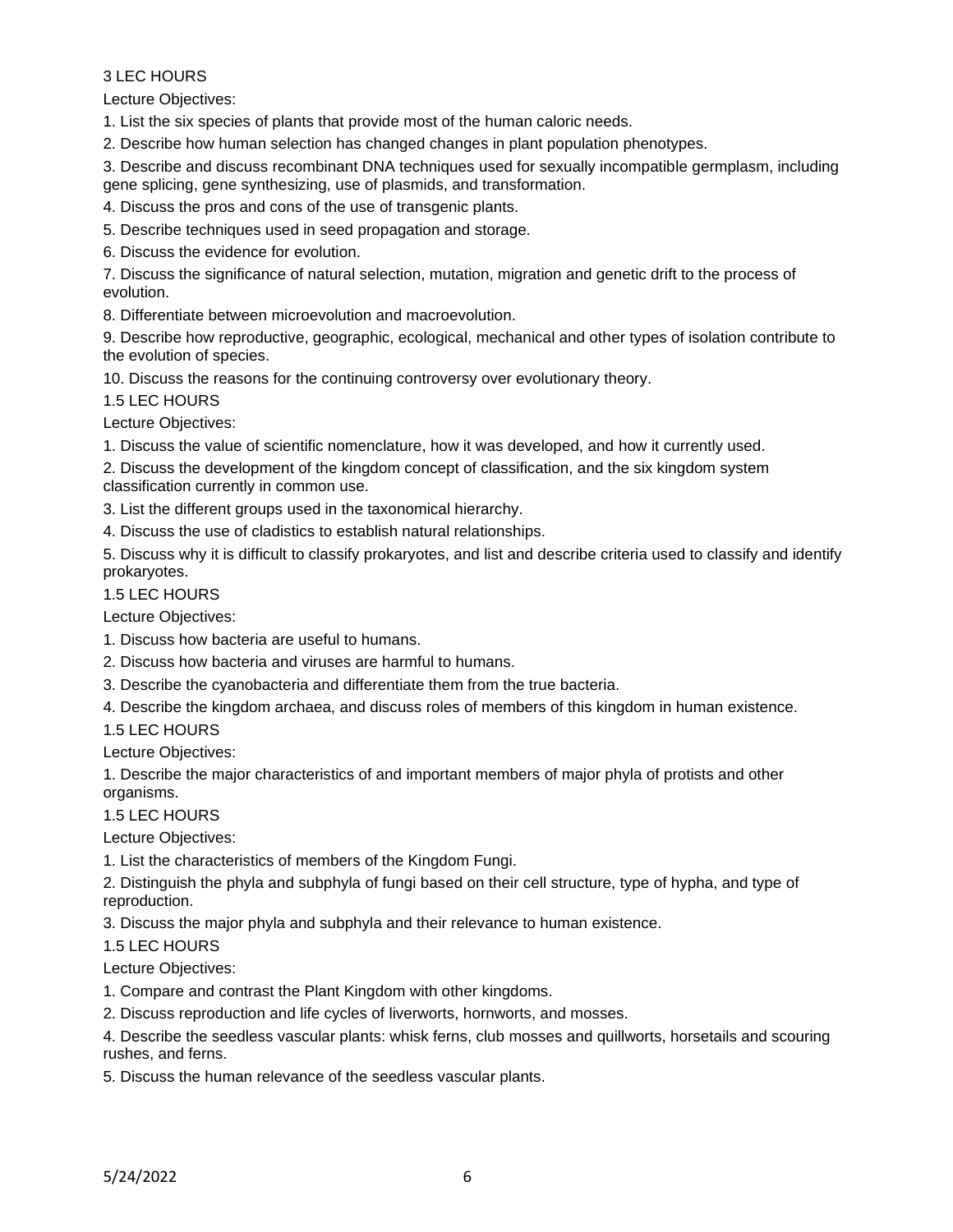Lecture Objectives:

1. Discuss the evolutionary relationships between the different groups of plants,including bryophytes, seedless vascular plants, gymnosperms, and angiosperms.

- 2. Discuss the evolution of seed plants.
- 3. Differentiate between the major gymnosperm phyla.
- 4. Describe reproduction and life cycles in gymnosperms.

1.5 LEC HOURS

Lecture Objectives:

- 1. Discuss the evolution of the angiosperms.
- 2. Compare and contrast the gymnosperms and angiosperms.
- 3. Describe the life cycle of the flowering plant.

4. Compare and contrast the development of the two types of female gametophytes and the male gametophyte.

- 5. Relate flower characteristics and pollinators to their evolution and ecology.
- 6. Discuss the origin of cultivated plants.

1.5 LEC HOURS

Lecture Objectives:

- 1. Describe the characteristics of the protozoan.
- 2. Describe the meaning of the term metazoan, and list the three categories of metazoans.
- 3. Describe features of the Phylum Placozoa, Mesozoa, Porifera, and Cnidaria.
- 4. Define radial symmetry.
- 5. Describe what is meant by the term diploblastic.

#### 1.5 LEC HOURS

Lecture Objectives:

- 1. Define the term acoelomate, bilateral animals and describe features of such animals.
- 2. List the phyla that are acoelomate, bilateral animals.
- 3. List and describe the structures and their functions of various organisms in Phylum Platyhelminthes.
- 4. Describe the process of nutrition and digestion that occurs in platyhelminths.
- 5. Describe the organ systems present and absent in platyhelminths.
- 6. Describe the different classes of platyhelminths and compare to phyla covered to date.

1.5 LEC HOURS

Lecture Objectives:

- 1. Describe characteristics of pseudocoelomate animals
- 2. Name the phyla that are pseudocoelomates.
- 3. Describe the major structures and characteristics of Phyla Nematoda, and Rotifera.
- 1.5 LEC HOURS

Lecture Objectives:

- 1. Describe the characteristics of Annelida and list their functions.
- 2. Describe the different classes of Annelida.
- 3. Describe the characteristics of molluscs and list their functions.
- 4. Describe the different classes of molluscs.
- 5. List specific organisms that belong to the different classes of molluscs.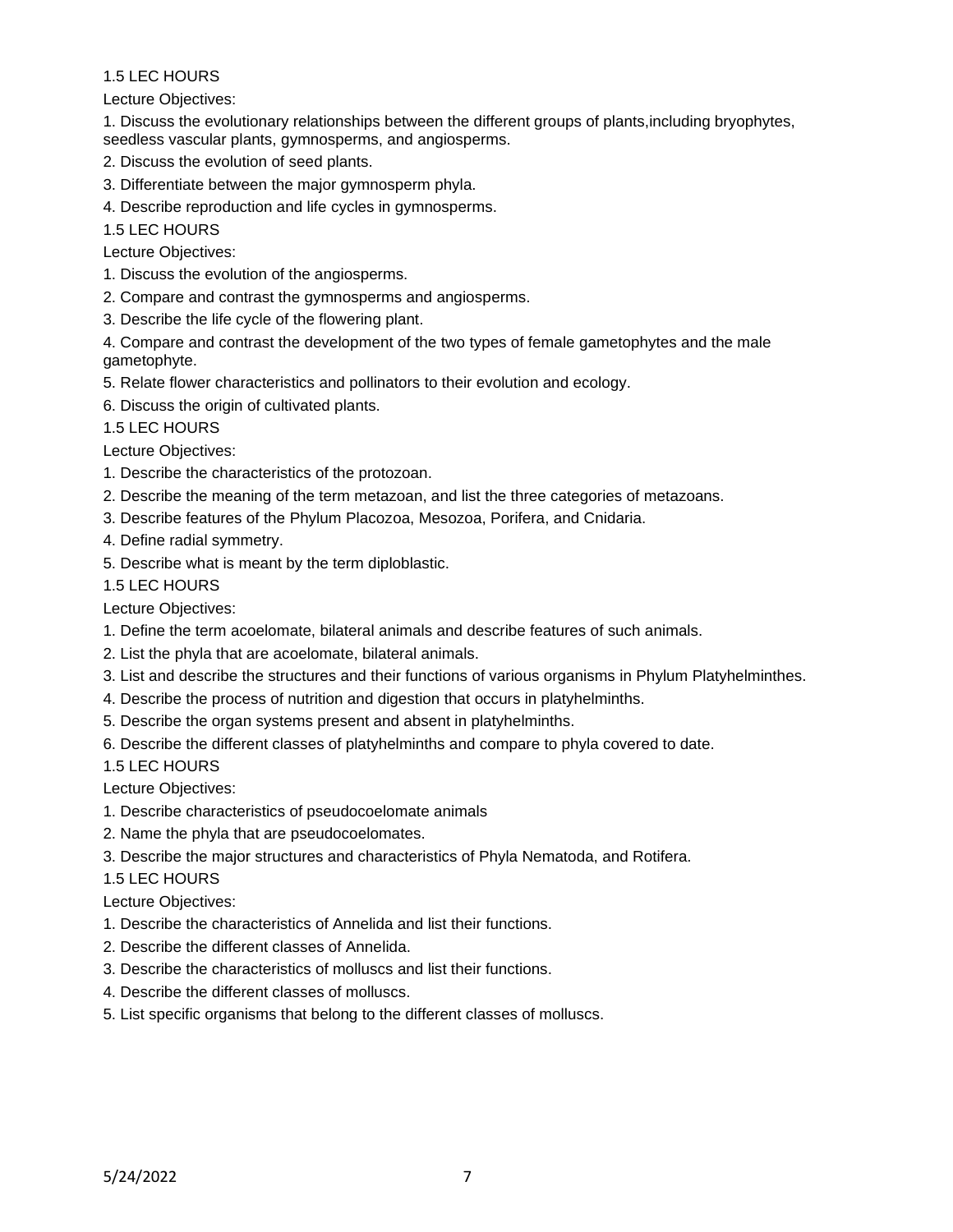Lecture Objectives:

1. Describe Subphyum Chelicerata, listing different structures found in these types of animals, and name the function of the structures.

- 2. Describe the aquatic and terrestrial mandibulates.
- 3. Describe organisms that belong to the different classes of Subphylum Uniramia.
- 4. Name beneficial and harmful insects and elaborate on their effects on the lives of humans.
- 5. Describe features of the Phylum Echinodermata.
- 6. Describe the different classes of echinoderms, and compare them.

1.5 LEC HOURS

Lecture Objectives:

1. Describe the features of Phylum Chordate and compare these features to those of the previously described phyla.

2. List and describe the structures and their functions of sharks, and fresh water fish.

- 3. Describe features of Subphylum Vertebrata, and compare them to those of previously described phyla.
- 4. Describe the different categories of vertebrates.

1.5 LEC HOURS

Lecture Objectives:

1. List and describe the structures and their functions of cartilaginous and bony fish, fresh and salt water fish.

2. List and describe the structures and their functions of amphibians, reptiles and aves.

3. List and describe the structures and their functions of mammals.

4. Compare and contrast the role of environmental changes and animal communication in triggering animal behavior.

5. Discuss how foraging and reproductive behavior can evolve as responses to selection for relative fitness.

6. Explain how genetic and quantitative analyses are used in exploring and modeling selection for particular behaviors.

1.5 LEC HOURS

Principles and Practice

Lecture Objectives:

1. Describe key factors that affect Earth's climate and explain how they influence climate patterns at different scales.

2. Identify terrestrial biomes and how their location and characteristics are influenced by climate and disturbance.

3. Identify the dominant zones and biomes in aquatic systems and their principal biological attributes.

- 4. Explain how the distribution of species is limited by biotic and abiotic factors.
- 5. Describe how ecological change and evolution affect one another over short and long periods of time.

1.5 LEC HOURS

Population Ecology

Lecture Objectives:

- 1. Define a population and three characteristics of populations: density, dispersion, and demographics.
- 2. Describe the exponential model of population growth and its key assumptions.
- 3. Contrast the logistic and exponential models of population growth and define population carrying capacity.
- 4. Define life history and explain how life history traits are products of natural selection.
- 5. Contrast how density-dependent and density-independent factors affect population growth.
- 6. Describe the historical and recent growth of the human population.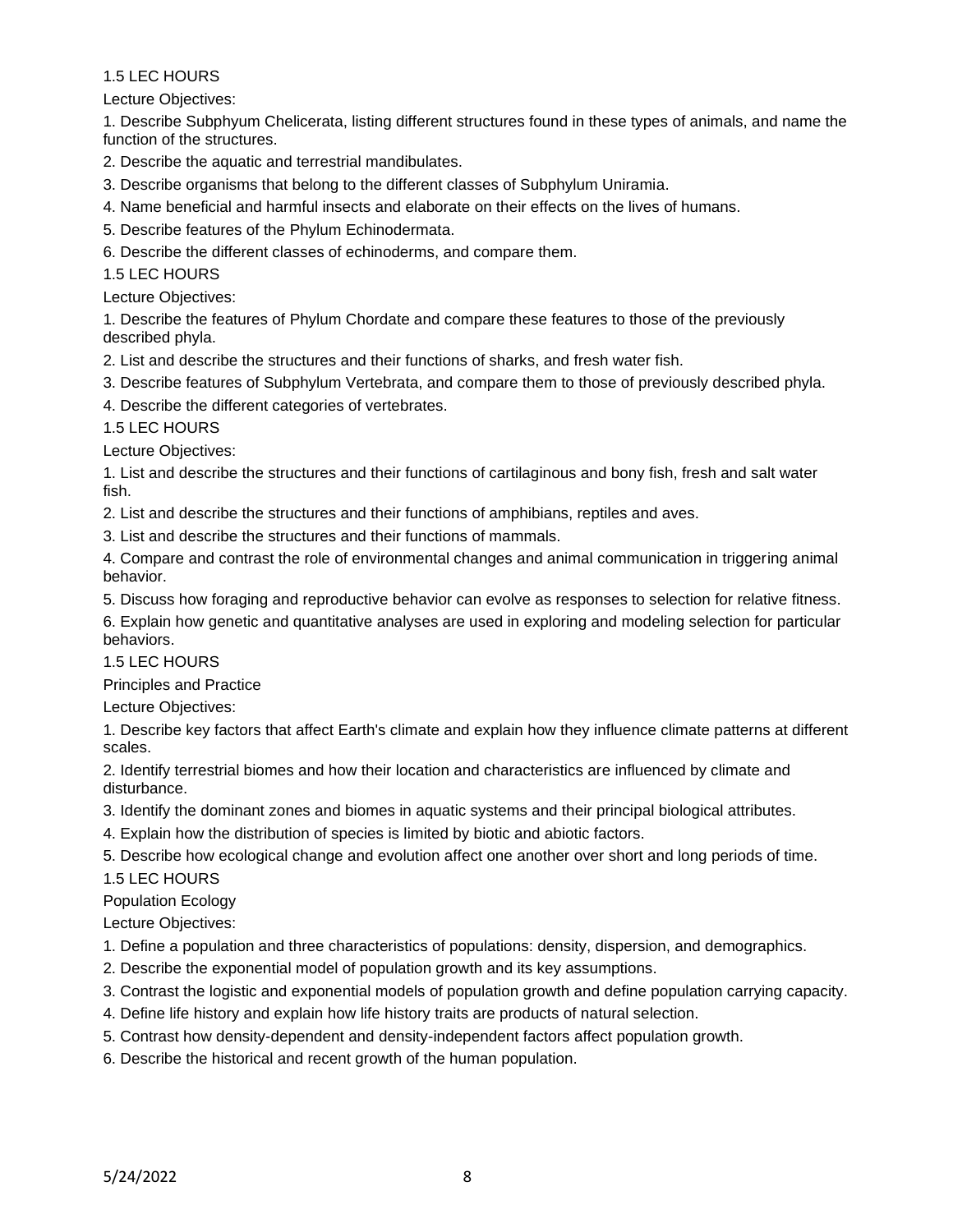Community Ecology

Lecture Objectives:

- 1. Define a community and the main types of interspecific interactions.
- 2. Characterize the key components of species diversity and trophic structure in biological communities.
- 3. Describe the roles of disturbance and ecological succession in affecting species diversity and composition.
- 4. Describe the biogeographic influences of latitude and area on community diversity.
- 5. Define pathogens and explain how they influence biological communities.
- 1.5 LEC HOURS

Ecosystems and Restoration Ecology

Lecture Objectives:

- 1. Describe how the conservation of energy and mass are useful in ecosystem ecology.
- 2. Contrast three types of production in ecosystems and the importance of energy inputs for them.
- 3. Describe the efficiency of energy transfer in ecosystems.
- 4. Define the key components of biogeochemical cycles.
- 5. Describe the main approaches used in ecological restoration.

1.5 LEC HOURS

Ecology and Conservation Ecology

Lecture Objectives:

- 1. Identify three kinds of biodiversity and the major threats to them.
- 2. Describe the different ways that population size and genetic diversity influence the health of populations.
- 3. Explain the major approaches of habitat conservation that help sustain biodiversity.
- 4. Describe types of environmental change arising from human activities.
- 5. Define sustainability and its relevance for maintaining biodiversity and human well-being.

2 LEC HOURS

Final Exam

# **LAB CONTENT:**

Major Topics

- 1. Microscopic, gross comparative anatomy, and dissection of organisms from representative phyla
- 2. Observations of the functional morphology of representative phyla
- 3. Observations of the physiology of representative phyla
- 4. Study of the developmental stages of representative phyla
- 5. Use of analog and digital simulations to study natural selection, speciation and population genetics
- 6. Survey of biodiversity, from Prokaryotes to Chordates, Natural Selection, Evolution and Population **Genetics**
- 7. Taxonomy and Systematics
- 8. Introduction to experimental design and statistical analysis
- 9. Introduction to the use of field equipment used in sampling and environmental monitoring

10. Ecological field excursions to local ecosystems, rocky and sandy intertidal communities and near coastal marine mammal habitat, coastal redwoods, woodland forest, grassland, chapparal, foothills, riparian, wetlands

11. Independent field projects: Design and planning, data collection and analysis, and formal presentations 3 LAB HOURS

Lab Objectives:

- 1. Describe safety procedures in the lab.
- 2. Demonstrate the correct handling and usage of a compound microscope and dissecting microscope.
- 3. Identify the various structures and organelles of the eukaryotic cell as seen through the microscope.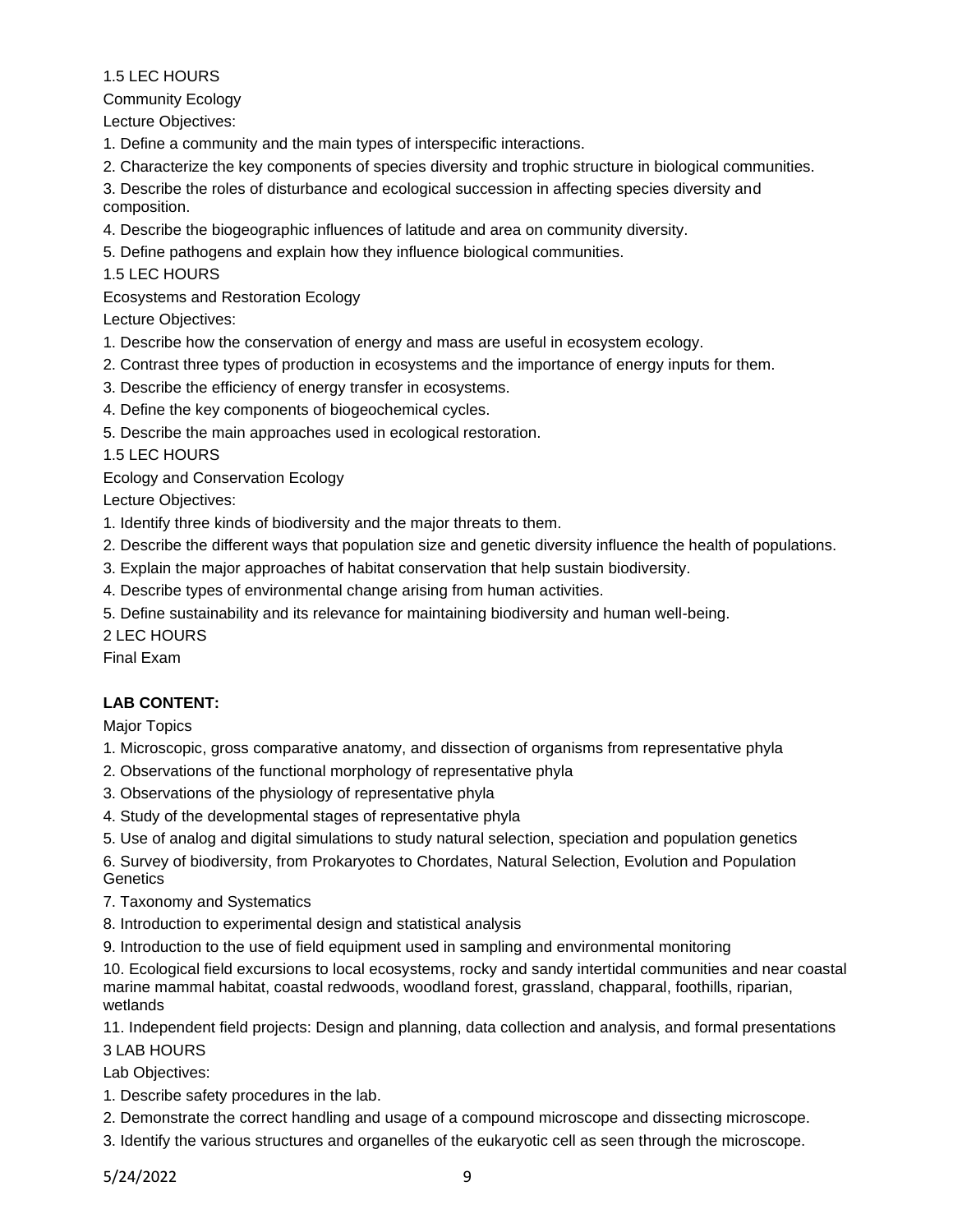# Lab Objectives:

1. Appraise the process of Natural Selection using model organisms

2. Evaluate Natural Selection, the variation in the expression of genetic information that leads to difference in performance among individuals.

### 1.5 LAB HOURS

Lab Objectives:

- 1. Discuss correct drawing techniques for lab reports.
- 2. Describe general practices to be used in the lab.
- 3. Identify components of plant cells that can be observed using the light microscope.
- 4. Compare and contrast cyclosis (cytoplasmic streaming) and independent cellular motility.
- 5. Describe and identify the events of the phases of mitosis.
- 6. Discuss the structure and function of structures associated with mitosis.

1.5 LAB HOURS

Lab Objectives:

- 1. Describe and identify the phases of meiosis.
- 2. Discuss and identify gametophyte and sporophyte phases of plant life cycles.
- 3. Identify tissues as haploid or diploid.
- 4. Perform and discuss basic techniques of plant propagation using stems, roots and leaves.
- 5. Perform and discuss bud grafting.
- 6. Perform and discuss propagation of seed embryos on artificial media.
- 7. Discuss the importance of sterile techniques in plant propagation in sterile media.

3 LAB HOURS

Lab Objectives:

- 1. Evaluate the ecological relationships of organisms at the population, community, and ecosystem level.
- 2. List and describe the structures and their functions of various protozoans.

### 6 LAB HOURS

Lab Objectives:

- 1. List and describe the functions of various structures of organisms in Phylum Porifera.
- 2. List and describe the structures and their functions of various organisms in Phylum Cnidaria.
- 3. Perform dissections.

# 6 LAB HOURS

Lab Objectives:

- 1. List and describe the functions of various structures of organisms in Phylum Platyhelminthes.
- 2. List and describe the structures and their functions of various organisms in Phylum Nematoda.
- 3. Perform dissections.

2 LAB HOURS

Lab Objectives:

1. Complete a lab practical exam.

6 LAB HOURS

Lab Objectives:

- 1. List and describe the functions of various structures of organisms in Phylum Annelida.
- 2. List and describe the structures and their functions of various organisms in Phylum Mollusca.
- 3. Perform dissections.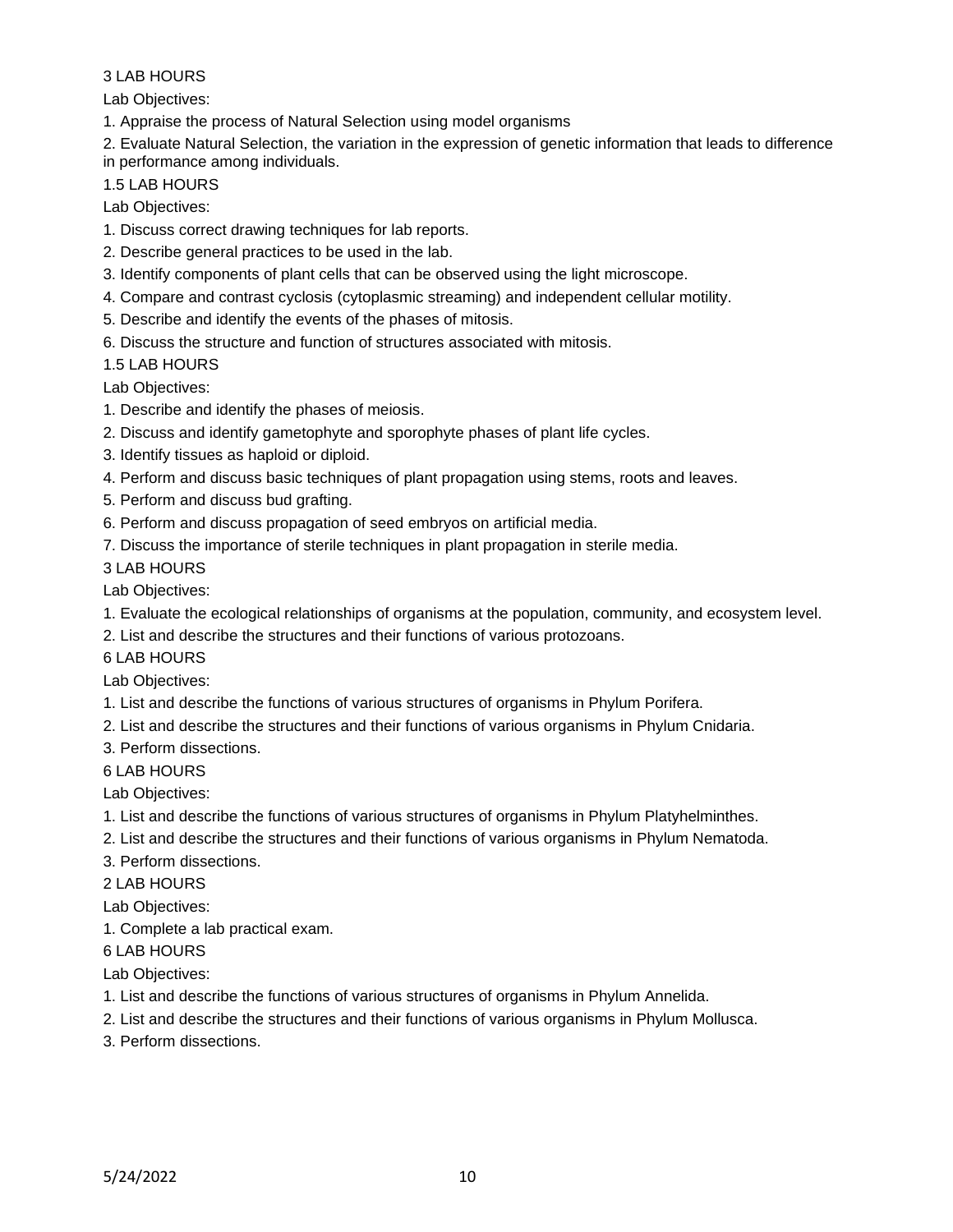Lab Objectives:

- 1. List and describe the functions of various structures of organisms in Phylum Arthropoda.
- 2. List and describe the structures and their functions of various organisms in Phylum Echinodermata.
- 3. List and describe the structures found in various organisms that are urochordates and cephalochordates.
- 4. Describe the functions of such structures and compare these 2 groups to the phyla previously described.
- 5. Perform dissections.

### 6 LAB HOURS

Lab Objectives:

- 1. List and describe the functions of various structures of sharks and fresh water fish.
- 2. List and describe the structures and their functions of amphibians.

3. Perform dissections.

### 6 LAB HOURS

Lab Objectives:

- 1. Identify plant cells in the different phases of meiosis.
- 2. Compare and contrast the processes of mitosis and meiosis.

3. Define the terms sporophyte and gametophyte, and relate these terms to the process of sexual reproduction in plants.

- 4. Compare life cycles in plants to life cycles in animals.
- 5. Observe plants in their natural setting.
- 6. Identify adaptations of chapparal plants to a Mediterranean climate

6 LAB HOURS

Lab Objectives:

- 1. Observe examples of members of the different taxonomic groupings discussed in the lecture.
- 2. Define the terms gram positive and Gram negative.
- 3. Identify select structures of various cyanobacteria
- 4. Identify select structures of various protists.
- 5. Observe various examples of fungi.
- 6. Identify various reproductive structures of fungi.
- 3 LAB HOURS

Lab Objectives:

- 1. Observe examples of bryophytes and ferns.
- 2. Describe the life cycles of liverworts, mosses, and ferns.

3 LAB HOURS

Lab Objectives:

- 1. Observe examples of selected gymnosperms.
- 2. Compare and contrast selected gymnosperm leaves.
- 3. Discuss the life cycle of a gymnosperm.
- 4. Differentiate between male and female pine cones.
- 5. Identify various structures of pine cones, pine seeds, and pine pollen grains.

6.Distinguish between pines, cycads, and other gymnosperms.

3 LAB HOURS

- Lab Objectives:
- 1. Identify the parts of a complete flower.
- 2. Discuss variations in ovary position and structure.
- 3. Describe the life cycle of a flowering plant.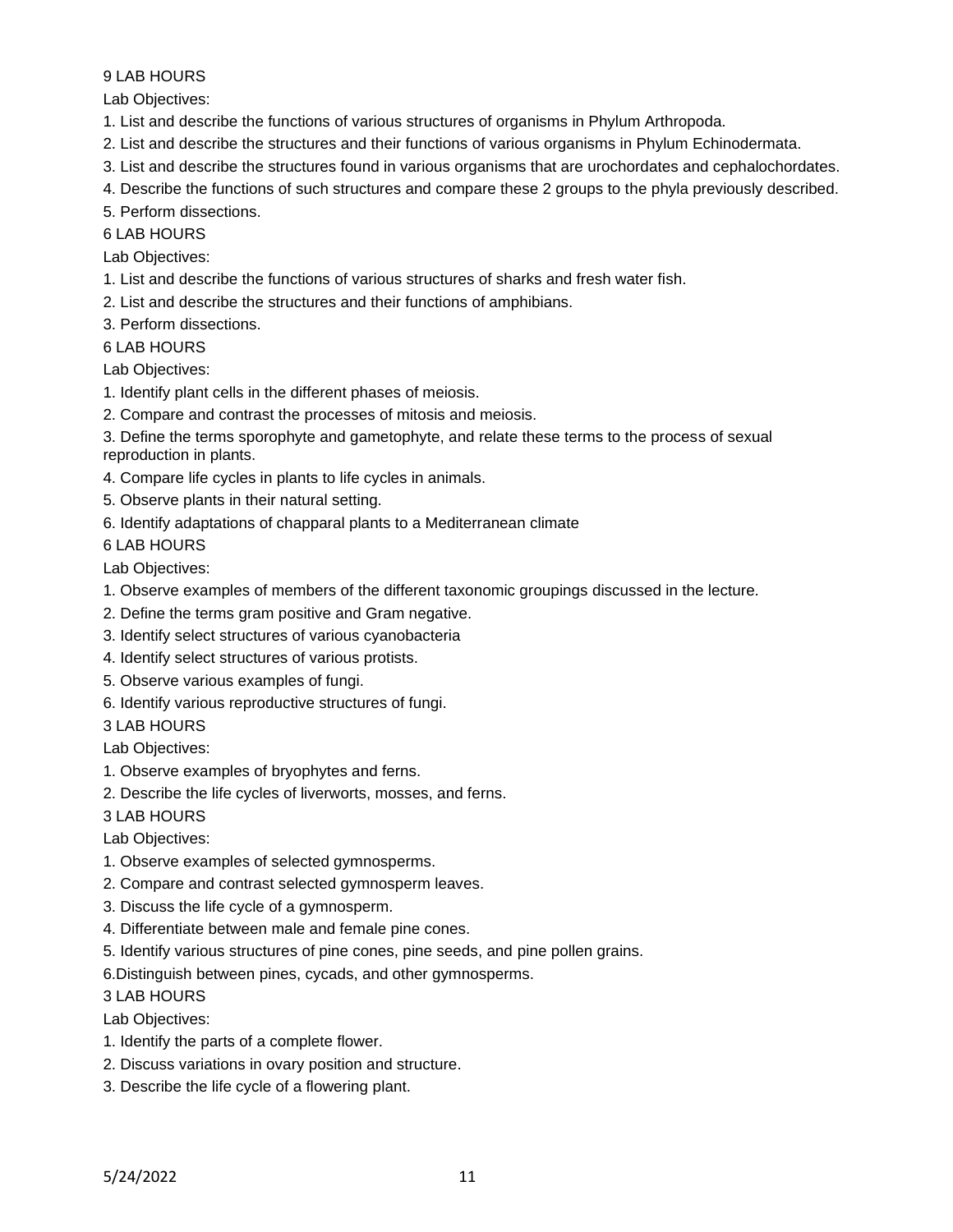Lab Objectives:

1. List and describe the parts of a woody stem during its winter condition.

2. In various stems, identify and discuss the function of: cork, cork cambium, epidermis, phelloderm, cortex, primary phloem, secondary phloem, vacular cambium, primary xylem, secondary xylem, broad and narrow phloem rays, broad and narrow xylem rays, tracheids, vessels, annual xylem rings, pith.

3. Compare and contrast monocot and dicot stems.

3 LAB HOURS

Lab Objectives:

1. Identify simple versus compound leaves.

2. Identify the parts of a compound leaf.

3. Identify various structures of leaves, including: upper epidermis, lower epidermis, guard cells, veins, palisade mesophyll, spongy mesophyll, stomata.

4. Compare and contrast leaves of conifers and flowering plants.

5. Compare and contrast leaves of monocots and dicots.

3 LAB HOURS

Lab Objectives:

1. Perform and discuss basic techniques of plant propagation using stems, roots, and leaves.

2. Perform and discuss bud grafting.

3. Perform and discuss propagation of seed embryos on artificial media.

2 LAB HOURS

Lab Objectives:

1. Prepare a lab report using correct formal English and scientific format.

2. Define and incorporate appropriately in a paper the terms hypothesis and control.

6 LAB HOURS

Lab Objectives:

- 1. Describe and discuss the effects of auxins and gibberellins on stem growth.
- 2. Describe phototropism and gravitropism and discuss their causes.
- 3. Describe etiolation and its causes.
- 4. Describe and discuss the effects of ethylene on abscission.

3 LAB HOURS

Lab Objectives:

1. Describe techniques for the demonstration of starch in plants. Discuss the relationship between starch and photosynthesis.

2. Discuss the relationship between chlorophyll and photosynthesis.

- 3. Describe techniques for the solvent extraction of plant pigments.
- 4. Describe the technique of paper chromatography and how it can be used to demonstrate plant pigments.

5. Define the term fluorescence and demonstrate fluorescence in photosynthetic pigments.

6. Discuss the use of phenol red a pH indicator.

7. Discuss the formation of acid from carbon dioxide and water, and this reaction can be used to demonstrate the use of carbon dioxide in photosynthesis.

3 LAB HOURS

Lab Objectives:

Community Ecology

- 1. Describe the processes of primary succession and secondary succession
- 2. Explain why disturbances play an important role in the progression of succession
- 3. Define a climax community
- 4. Describe why most areas will not make it to a climax community

5. Describe the plant communities present after glacial succession and how they change the environment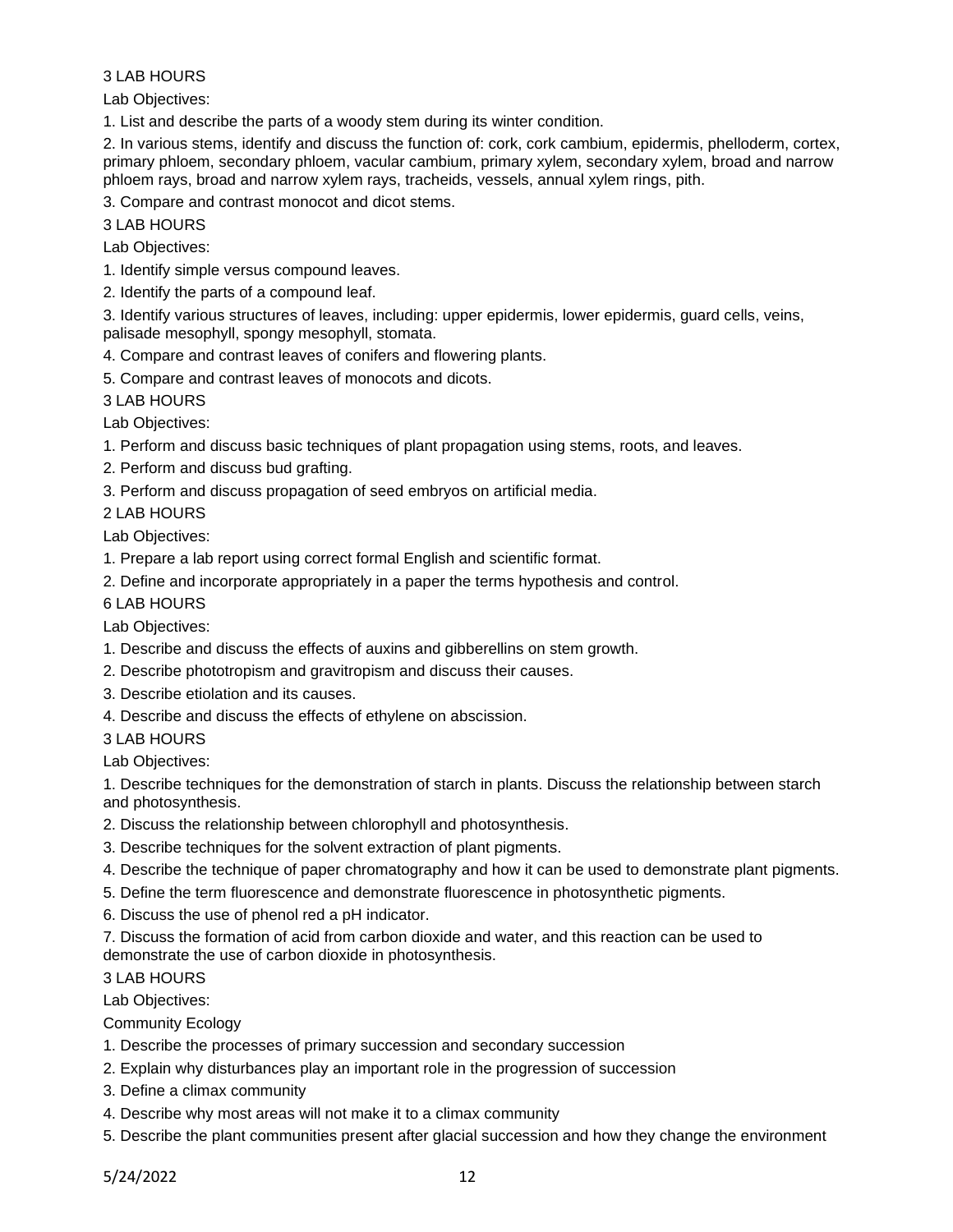Lab Objectives:

Ecosystem Ecology

1. Define Ecology, population, community, and ecosystem.

2. Differentiate between producer, consumer, herbivore, carnivore, omnivore, parasite, decomposer, and detritivore.

3. Assign organisms to their trophic level and construct a food web.

4. Explain what makes a community and an ecosystem different

5. Describe the differences between abiotic and biotic factors

9 LAB HOURS

Lab Objectives:

Field Projects - Data Collection and Data Analysis

1. Collect, pin, and identify some common insects.

2. Effectively use field guides and technical manuals (dichotomous keys) to identify specimens of common plants and animals.

3 LAB HOURS

Lab Objectives:

1. Student Presentation

2 LAB HOURS

Lab Objectives:

1. Complete a lab practical exam.

# **METHODS OF INSTRUCTION:**

Lecture and laboratory, with use of computer animations, video, PowerPoint presentations, and the Internet.

### **OUT OF CLASS ASSIGNMENTS:**

Required Outside Hours 60 Assignment Description Homework, genetics problems, field projects (data collection and analysis)

Required Outside Hours 48 Assignment Description Lab reports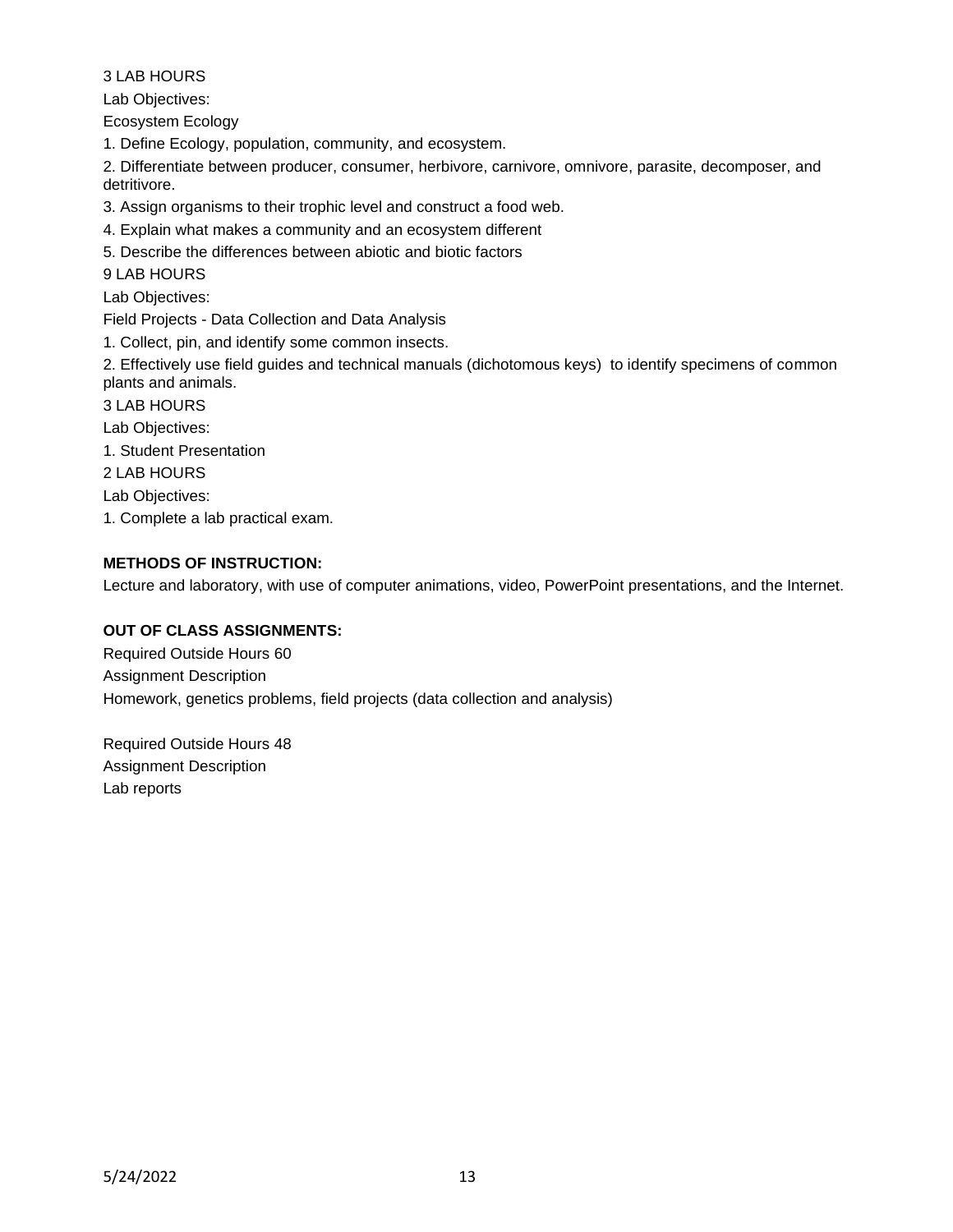### **METHODS OF EVALUATION:**

Objective examinations Evaluation Percent 68 Evaluation Description Percentage range 60-80%; Multiple Choice, True/False, Fill-In, Free Response

Problem-solving assignments Evaluation Percent 15 Evaluation Description Percentage range 15-20%; Lab Reports, Quizzes

Writing assignments Evaluation Percent 15 Evaluation Description Percent range 15-20%; Lab Reports, Papers

Skill demonstrations Evaluation Percent 2 Evaluation Description Percent range 2-5%; Class performance, Field work, Exams, Use of lab equipment (e.g. microscope)

#### **REPRESENTATIVE TEXTBOOKS:**

Campbell Biology, Lisa A. Urry, Michael L. Cain, Steven A. Wasserman, Pearson, 2021. ISBN: 9780135188743 Rationale: Campbell Biology is the standard-bearer for introductory college-level biology for majors. 17 Grade Verified by: D. Young

Investigating Biology Laboratory Manual, Judith Giles Morgan Lisa A. Urry M Eloise Brown Carter Michael L. Cain Steven A. Wasserman Peter V. Minorsky Jane B. Reece, Pearson, 2017.

ISBN: 9780134473468

Rationale: Investigation Biology Laboratory Manual presents the fundamentals of biology such as the following: the scientific method, microscopy, diffusion, osmosis, metabolism, photosynthesis, mitosis, meiosis, mendelian genetics, population genetics, evolution, bacteriology, protist, plant diversity, bioinformatics, phylogenetics, The Kingdom Fungi, animal diversity, plant anatomy, plant growth, animal anatomy, animal physiology, animal development, ecology

17 Grade Verified by: D. Young

### **Required Other Texts and Materials**

Life: the science of biology 11th edition, by Sadava, Hillis, Heller, and Hacker (ISBN 9781319010164)